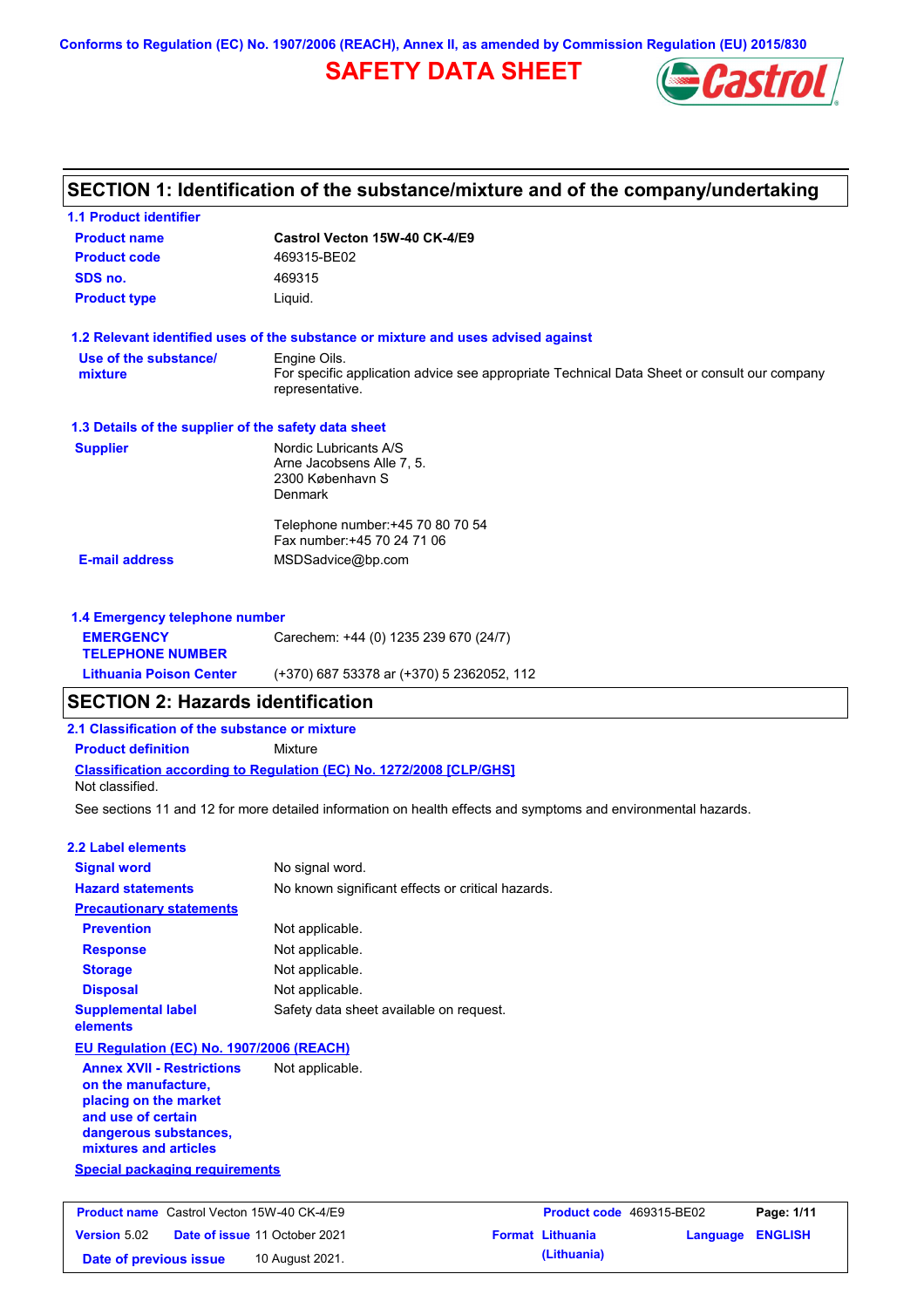### **Conforms to Regulation (EC) No. 1907/2006 (REACH), Annex II, as amended by Commission Regulation (EU) 2015/830**

# **SECTION 2: Hazards identification**

| <b>Containers to be fitted</b><br>with child-resistant<br>fastenings                                                     | Not applicable.                                                                                                                                                                                                          |
|--------------------------------------------------------------------------------------------------------------------------|--------------------------------------------------------------------------------------------------------------------------------------------------------------------------------------------------------------------------|
| <b>Tactile warning of danger</b>                                                                                         | Not applicable.                                                                                                                                                                                                          |
| 2.3 Other hazards                                                                                                        |                                                                                                                                                                                                                          |
| <b>Results of PBT and vPvB</b><br>assessment                                                                             | Product does not meet the criteria for PBT or vPvB according to Regulation (EC) No. 1907/2006,<br>Annex XIII.                                                                                                            |
| <b>Product meets the criteria</b><br>for PBT or vPvB according<br>to Regulation (EC) No.<br><b>1907/2006, Annex XIII</b> | This mixture does not contain any substances that are assessed to be a PBT or a vPvB.                                                                                                                                    |
| Other hazards which do<br>not result in classification                                                                   | Defatting to the skin.<br>USED ENGINE OILS<br>Used engine oil may contain hazardous components which have the potential to cause skin<br>cancer.<br>See Toxicological Information, section 11 of this Safety Data Sheet. |
|                                                                                                                          | Experimental data on one or more of the components has been used to determine all or part of<br>the hazard classification of this product.                                                                               |

## **SECTION 3: Composition/information on ingredients**

Mixture

## **3.2 Mixtures**

**Product definition**

Highly refined base oil (IP 346 DMSO extract < 3%). Proprietary performance additives.

| <b>Product/ingredient</b><br>name                                                                    | <b>Identifiers</b>                                                                             | $\frac{9}{6}$ | <b>Regulation (EC) No.</b><br>1272/2008 [CLP]                      | <b>Type</b> |
|------------------------------------------------------------------------------------------------------|------------------------------------------------------------------------------------------------|---------------|--------------------------------------------------------------------|-------------|
| Distillates (petroleum), hydrotreated<br>heavy paraffinic                                            | REACH #: 01-2119484627-25 ≥75 - ≤90<br>EC: 265-157-1<br>CAS: 64742-54-7<br>Index: 649-467-00-8 |               | Not classified.                                                    | $[2]$       |
| Distillates (petroleum), solvent-<br>dewaxed heavy paraffinic                                        | REACH #: 01-2119471299-27<br>EC: 265-169-7<br>CAS: 64742-65-0<br>Index: 649-474-00-6           | ≤5            | Not classified.                                                    | [2]         |
| Distillates (petroleum), hydrotreated<br>heavy paraffinic                                            | REACH #: 01-2119484627-25 ≤5<br>EC: 265-157-1<br>CAS: 64742-54-7<br>Index: 649-467-00-8        |               | Asp. Tox. 1, H304                                                  | [1] [2]     |
| Distillates (petroleum), solvent-<br>dewaxed heavy paraffinic                                        | REACH #: 01-2119471299-27 ≤3<br>EC: 265-169-7<br>CAS: 64742-65-0<br>Index: 649-474-00-6        |               | Asp. Tox. 1, H304                                                  | [1] [2]     |
| reaction mass of isomers of:<br>C7-9-alkyl 3-(3,5-di-tert-butyl-<br>4-hydroxyphenyl)propionate       | REACH #: 01-0000015551-76 ≤3<br>EC: 406-040-9<br>CAS: 125643-61-0<br>Index: 607-530-00-7       |               | Aquatic Chronic 4, H413                                            | $[1]$       |
| Distillates (petroleum), solvent-<br>dewaxed light paraffinic                                        | REACH #: 01-2119480132-48 ≤3<br>EC: 265-159-2<br>CAS: 64742-56-9<br>Index: 649-469-00-9        |               | Asp. Tox. 1, H304                                                  | [1] [2]     |
| Paraffin oils (petroleum), catalytic<br>dewaxed heavy                                                | REACH #: 01-2119487080-42 ≤3<br>EC: 265-174-4<br>CAS: 64742-70-7<br>Index: 649-477-00-2        |               | Asp. Tox. 1, H304                                                  | [1] [2]     |
| zinc bis[O-(6-methylheptyl)] bis[O-(sec-REACH #: 01-2119543726-33 ≤3<br>butyl)] bis(dithiophosphate) | EC: 298-577-9<br>CAS: 93819-94-4                                                               |               | Skin Irrit. 2. H315<br>Eye Dam. 1, H318<br>Aquatic Chronic 2, H411 | $[1]$       |

**See Section 16 for the full text of the H statements declared above.**

| <b>Type</b>            |                                                   |                                                    |
|------------------------|---------------------------------------------------|----------------------------------------------------|
|                        | <b>Product name</b> Castrol Vecton 15W-40 CK-4/E9 | Product code 469315-BE02<br>Page: 2/11             |
| <b>Version 5.02</b>    | <b>Date of issue 11 October 2021</b>              | <b>Format Lithuania</b><br><b>Language ENGLISH</b> |
| Date of previous issue | 10 August 2021.                                   | (Lithuania)                                        |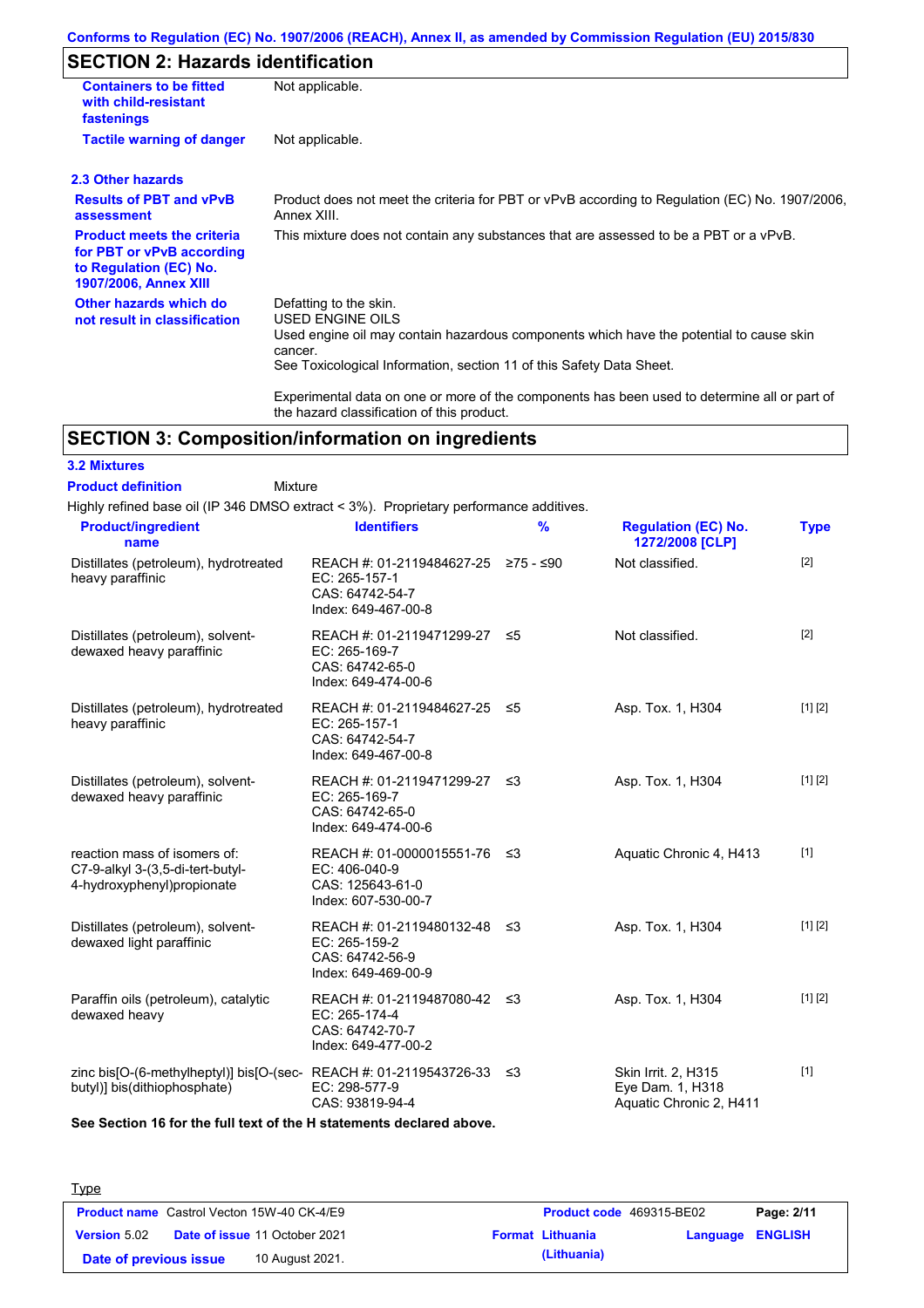## **SECTION 3: Composition/information on ingredients**

[1] Substance classified with a health or environmental hazard

[2] Substance with a workplace exposure limit

[3] Substance meets the criteria for PBT according to Regulation (EC) No. 1907/2006, Annex XIII

[4] Substance meets the criteria for vPvB according to Regulation (EC) No. 1907/2006, Annex XIII

[5] Substance of equivalent concern

[6] Additional disclosure due to company policy

Occupational exposure limits, if available, are listed in Section 8.

### **SECTION 4: First aid measures**

| <b>4.1 Description of first aid measures</b> |                                                                                                                                                                                                                                         |
|----------------------------------------------|-----------------------------------------------------------------------------------------------------------------------------------------------------------------------------------------------------------------------------------------|
| Eye contact                                  | In case of contact, immediately flush eyes with plenty of water for at least 15 minutes. Eyelids<br>should be held away from the eyeball to ensure thorough rinsing. Check for and remove any<br>contact lenses. Get medical attention. |
| <b>Skin contact</b>                          | Wash skin thoroughly with soap and water or use recognised skin cleanser. Remove<br>contaminated clothing and shoes. Wash clothing before reuse. Clean shoes thoroughly before<br>reuse. Get medical attention if irritation develops.  |
| <b>Inhalation</b>                            | If inhaled, remove to fresh air. Get medical attention if symptoms occur.                                                                                                                                                               |
| <b>Ingestion</b>                             | Do not induce vomiting unless directed to do so by medical personnel. Get medical attention if<br>symptoms occur.                                                                                                                       |
| <b>Protection of first-aiders</b>            | No action shall be taken involving any personal risk or without suitable training. It may be<br>dangerous to the person providing aid to give mouth-to-mouth resuscitation.                                                             |

#### **4.2 Most important symptoms and effects, both acute and delayed**

See Section 11 for more detailed information on health effects and symptoms.

### **Potential acute health effects**

| <b>Inhalation</b>   | Vapour inhalation under ambient conditions is not normally a problem due to low vapour<br>pressure.               |  |  |
|---------------------|-------------------------------------------------------------------------------------------------------------------|--|--|
| <b>Ingestion</b>    | No known significant effects or critical hazards.                                                                 |  |  |
| <b>Skin contact</b> | Defatting to the skin. May cause skin dryness and irritation.                                                     |  |  |
| Eye contact         | Not classified as an eye irritant. Based on data available for this or related materials.                         |  |  |
|                     | Delayed and immediate effects as well as chronic effects from short and long-term exposure                        |  |  |
| <b>Inhalation</b>   | Overexposure to the inhalation of airborne droplets or aerosols may cause irritation of the<br>respiratory tract. |  |  |
| <b>Ingestion</b>    | Ingestion of large quantities may cause nausea and diarrhoea.                                                     |  |  |
| <b>Skin contact</b> | Prolonged or repeated contact can defat the skin and lead to irritation and/or dermatitis.                        |  |  |
| <b>Eye contact</b>  | Potential risk of transient stinging or redness if accidental eye contact occurs.                                 |  |  |

#### **4.3 Indication of any immediate medical attention and special treatment needed**

**Notes to physician** Treatment should in general be symptomatic and directed to relieving any effects.

| 5.1 Extinguishing media                                                                                                                                                                                                                           |                                                                                                                                                                                                                                                                                                                                                                   |  |                          |          |                |
|---------------------------------------------------------------------------------------------------------------------------------------------------------------------------------------------------------------------------------------------------|-------------------------------------------------------------------------------------------------------------------------------------------------------------------------------------------------------------------------------------------------------------------------------------------------------------------------------------------------------------------|--|--------------------------|----------|----------------|
| <b>Suitable extinguishing</b><br>media                                                                                                                                                                                                            | In case of fire, use foam, dry chemical or carbon dioxide extinguisher or spray.                                                                                                                                                                                                                                                                                  |  |                          |          |                |
| <b>Unsuitable extinguishing</b><br>media                                                                                                                                                                                                          | Do not use water jet. The use of a water jet may cause the fire to spread by splashing the<br>burning product.                                                                                                                                                                                                                                                    |  |                          |          |                |
| 5.2 Special hazards arising from the substance or mixture                                                                                                                                                                                         |                                                                                                                                                                                                                                                                                                                                                                   |  |                          |          |                |
| <b>Hazards from the</b><br>substance or mixture                                                                                                                                                                                                   | In a fire or if heated, a pressure increase will occur and the container may burst.                                                                                                                                                                                                                                                                               |  |                          |          |                |
| <b>Hazardous combustion</b><br>products                                                                                                                                                                                                           | Combustion products may include the following:<br>carbon oxides (CO, CO <sub>2</sub> ) (carbon monoxide, carbon dioxide)                                                                                                                                                                                                                                          |  |                          |          |                |
| <b>5.3 Advice for firefighters</b>                                                                                                                                                                                                                |                                                                                                                                                                                                                                                                                                                                                                   |  |                          |          |                |
| <b>Special precautions for</b><br>No action shall be taken involving any personal risk or without suitable training. Promptly<br>isolate the scene by removing all persons from the vicinity of the incident if there is a fire.<br>fire-fighters |                                                                                                                                                                                                                                                                                                                                                                   |  |                          |          |                |
| <b>Special protective</b><br>equipment for fire-fighters                                                                                                                                                                                          | Fire-fighters should wear appropriate protective equipment and self-contained breathing<br>apparatus (SCBA) with a full face-piece operated in positive pressure mode. Clothing for fire-<br>fighters (including helmets, protective boots and gloves) conforming to European standard EN<br>469 will provide a basic level of protection for chemical incidents. |  |                          |          |                |
| <b>Product name</b> Castrol Vecton 15W-40 CK-4/E9                                                                                                                                                                                                 |                                                                                                                                                                                                                                                                                                                                                                   |  | Product code 469315-BE02 |          | Page: 3/11     |
| Version 5.02                                                                                                                                                                                                                                      | Date of issue 11 October 2021                                                                                                                                                                                                                                                                                                                                     |  | <b>Format Lithuania</b>  | Language | <b>ENGLISH</b> |
| Date of previous issue                                                                                                                                                                                                                            | 10 August 2021.                                                                                                                                                                                                                                                                                                                                                   |  | (Lithuania)              |          |                |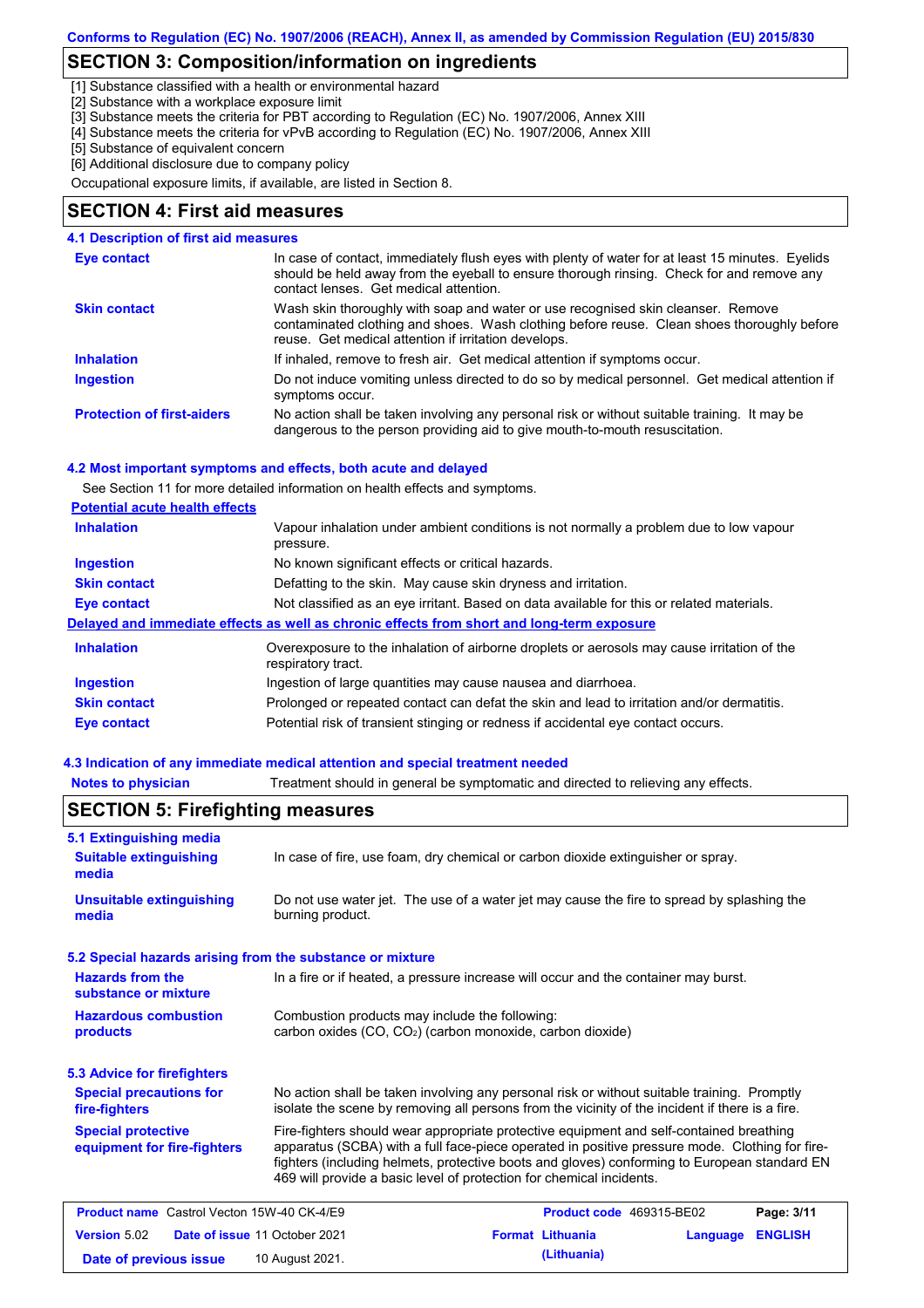## **SECTION 6: Accidental release measures**

|                                                          | 6.1 Personal precautions, protective equipment and emergency procedures                                                                                                                                                                                                                                                                                                                        |  |  |
|----------------------------------------------------------|------------------------------------------------------------------------------------------------------------------------------------------------------------------------------------------------------------------------------------------------------------------------------------------------------------------------------------------------------------------------------------------------|--|--|
| For non-emergency<br>personnel                           | No action shall be taken involving any personal risk or without suitable training. Evacuate<br>surrounding areas. Keep unnecessary and unprotected personnel from entering. Do not touch<br>or walk through spilt material. Floors may be slippery; use care to avoid falling. Put on<br>appropriate personal protective equipment.                                                            |  |  |
| For emergency responders                                 | Entry into a confined space or poorly ventilated area contaminated with vapour, mist or fume is<br>extremely hazardous without the correct respiratory protective equipment and a safe system of<br>work. Wear self-contained breathing apparatus. Wear a suitable chemical protective suit.<br>Chemical resistant boots. See also the information in "For non-emergency personnel".           |  |  |
| <b>6.2 Environmental</b><br>precautions                  | Avoid dispersal of spilt material and runoff and contact with soil, waterways, drains and sewers.<br>Inform the relevant authorities if the product has caused environmental pollution (sewers,<br>waterways, soil or air).                                                                                                                                                                    |  |  |
| 6.3 Methods and material for containment and cleaning up |                                                                                                                                                                                                                                                                                                                                                                                                |  |  |
| <b>Small spill</b>                                       | Stop leak if without risk. Move containers from spill area. Absorb with an inert material and<br>place in an appropriate waste disposal container. Dispose of via a licensed waste disposal<br>contractor.                                                                                                                                                                                     |  |  |
| <b>Large spill</b>                                       | Stop leak if without risk. Move containers from spill area. Prevent entry into sewers, water<br>courses, basements or confined areas. Contain and collect spillage with non-combustible,<br>absorbent material e.g. sand, earth, vermiculite or diatomaceous earth and place in container<br>for disposal according to local regulations. Dispose of via a licensed waste disposal contractor. |  |  |
| 6.4 Reference to other<br><b>sections</b>                | See Section 1 for emergency contact information.<br>See Section 5 for firefighting measures.<br>See Section 8 for information on appropriate personal protective equipment.<br>See Section 12 for environmental precautions.<br>See Section 13 for additional waste treatment information.                                                                                                     |  |  |

## **SECTION 7: Handling and storage**

## **7.1 Precautions for safe handling**

| <b>Protective measures</b>                                                           | Put on appropriate personal protective equipment.                                                                                                                                                                                                                                                                                                                                                                                                                                        |  |  |  |
|--------------------------------------------------------------------------------------|------------------------------------------------------------------------------------------------------------------------------------------------------------------------------------------------------------------------------------------------------------------------------------------------------------------------------------------------------------------------------------------------------------------------------------------------------------------------------------------|--|--|--|
| <b>Advice on general</b><br>occupational hygiene                                     | Eating, drinking and smoking should be prohibited in areas where this material is handled,<br>stored and processed. Wash thoroughly after handling. Remove contaminated clothing and<br>protective equipment before entering eating areas. See also Section 8 for additional<br>information on hygiene measures.                                                                                                                                                                         |  |  |  |
| <b>7.2 Conditions for safe</b><br>storage, including any<br><i>incompatibilities</i> | Store in accordance with local requiations. Store in a dry, cool and well-ventilated area, away<br>from incompatible materials (see Section 10). Keep away from heat and direct sunlight. Keep<br>container tightly closed and sealed until ready for use. Containers that have been opened must<br>be carefully resealed and kept upright to prevent leakage. Store and use only in equipment/<br>containers designed for use with this product. Do not store in unlabelled containers. |  |  |  |
| <b>Not suitable</b>                                                                  | Prolonged exposure to elevated temperature.                                                                                                                                                                                                                                                                                                                                                                                                                                              |  |  |  |
| 7.3 Specific end use(s)                                                              |                                                                                                                                                                                                                                                                                                                                                                                                                                                                                          |  |  |  |
| <b>Recommendations</b>                                                               | See section 1.2 and Exposure scenarios in annex, if applicable.                                                                                                                                                                                                                                                                                                                                                                                                                          |  |  |  |

# **SECTION 8: Exposure controls/personal protection**

| <b>Occupational exposure limits</b>                          | No exposure limit value known.<br><b>Exposure limit values</b>                                                                                                                                     |  |  |
|--------------------------------------------------------------|----------------------------------------------------------------------------------------------------------------------------------------------------------------------------------------------------|--|--|
| <b>Product/ingredient name</b>                               |                                                                                                                                                                                                    |  |  |
| Distillates (petroleum), hydrotreated heavy paraffinic       | Lithuanian Hygiene Standard HN 23 (Lithuania).<br>TWA: 1 mg/m <sup>3</sup> 8 hours. Issued/Revised: 12/2001 Form: Mist<br>STEL: 3 mg/m <sup>3</sup> 15 minutes. Issued/Revised: 12/2001 Form: Mist |  |  |
| Distillates (petroleum), solvent-dewaxed heavy<br>paraffinic | Lithuanian Hygiene Standard HN 23 (Lithuania).                                                                                                                                                     |  |  |
|                                                              | TWA: 1 mg/m <sup>3</sup> 8 hours. Issued/Revised: 12/2001 Form: Mist<br>STEL: 3 mg/m <sup>3</sup> 15 minutes. Issued/Revised: 12/2001 Form: Mist                                                   |  |  |
| Distillates (petroleum), hydrotreated heavy paraffinic       | Lithuanian Hygiene Standard HN 23 (Lithuania).<br>TWA: 1 mg/m <sup>3</sup> 8 hours. Issued/Revised: 12/2001 Form: Mist<br>STEL: 3 mg/m <sup>3</sup> 15 minutes. Issued/Revised: 12/2001 Form: Mist |  |  |
| Distillates (petroleum), solvent-dewaxed heavy               | Lithuanian Hygiene Standard HN 23 (Lithuania).                                                                                                                                                     |  |  |
| <b>Product name</b> Castrol Vecton 15W-40 CK-4/E9            | Product code 469315-BE02<br>Page: 4/11                                                                                                                                                             |  |  |
| <b>Version 5.02</b><br>Date of issue 11 October 2021         | <b>Format Lithuania</b><br><b>ENGLISH</b><br>Language                                                                                                                                              |  |  |
| 10 August 2021.<br>Date of previous issue                    | (Lithuania)                                                                                                                                                                                        |  |  |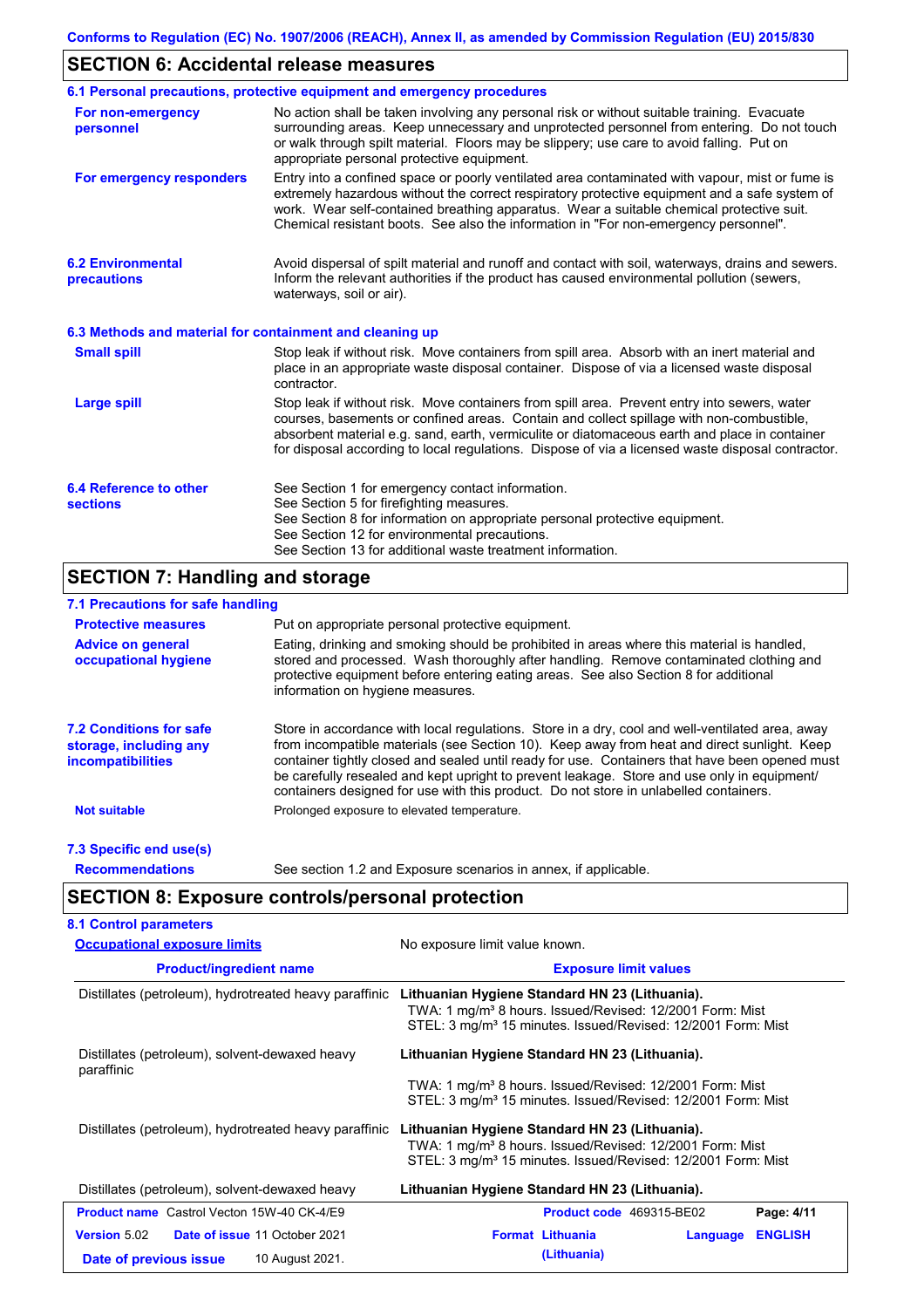|  | <b>SECTION 8: Exposure controls/personal protection</b> |
|--|---------------------------------------------------------|
|--|---------------------------------------------------------|

| paraffinic                                                   |  |                                                                                                                                                                                                                                                      |
|--------------------------------------------------------------|--|------------------------------------------------------------------------------------------------------------------------------------------------------------------------------------------------------------------------------------------------------|
|                                                              |  | TWA: 1 mg/m <sup>3</sup> 8 hours. Issued/Revised: 12/2001 Form: Mist<br>STEL: 3 mg/m <sup>3</sup> 15 minutes. Issued/Revised: 12/2001 Form: Mist                                                                                                     |
| Distillates (petroleum), solvent-dewaxed light<br>paraffinic |  | Lithuanian Hygiene Standard HN 23 (Lithuania).                                                                                                                                                                                                       |
|                                                              |  | TWA: 1 mg/m <sup>3</sup> 8 hours. Issued/Revised: 12/2001 Form: Mist                                                                                                                                                                                 |
|                                                              |  | STEL: 3 mg/m <sup>3</sup> 15 minutes. Issued/Revised: 12/2001 Form: Mist                                                                                                                                                                             |
| Paraffin oils (petroleum), catalytic dewaxed heavy           |  | Lithuanian Hygiene Standard HN 23 (Lithuania).                                                                                                                                                                                                       |
|                                                              |  | TWA: 1 mg/m <sup>3</sup> 8 hours. Issued/Revised: 12/2001 Form: Mist<br>STEL: 3 mg/m <sup>3</sup> 15 minutes. Issued/Revised: 12/2001 Form: Mist                                                                                                     |
| quidance only.                                               |  | Whilst specific OELs for certain components may be shown in this section, other components may be present in any mist,<br>vapour or dust produced. Therefore, the specific OELs may not be applicable to the product as a whole and are provided for |
| <b>Recommended monitoring</b><br><b>procedures</b>           |  | If this product contains ingredients with exposure limits, personal, workplace atmosphere or<br>biological monitoring may be required to determine the effectiveness of the ventilation or other                                                     |

biological monitoring may be required to determine the effectiveness of the ventilation or other control measures and/or the necessity to use respiratory protective equipment. Reference should be made to monitoring standards, such as the following: European Standard EN 689 (Workplace atmospheres - Guidance for the assessment of exposure by inhalation to chemical agents for comparison with limit values and measurement strategy) European Standard EN 14042 (Workplace atmospheres - Guide for the application and use of procedures for the assessment of exposure to chemical and biological agents) European Standard EN 482 (Workplace atmospheres - General requirements for the performance of procedures for the measurement of chemical agents) Reference to national guidance documents for methods for the determination of hazardous substances will also be required.

#### **Derived No Effect Level**

No DNELs/DMELs available.

#### **Predicted No Effect Concentration**

No PNECs available

#### **8.2 Exposure controls**

| <b>Appropriate engineering</b><br>controls        | Provide exhaust ventilation or other engineering controls to keep the relevant airborne<br>concentrations below their respective occupational exposure limits.<br>All activities involving chemicals should be assessed for their risks to health, to ensure<br>exposures are adequately controlled. Personal protective equipment should only be considered<br>after other forms of control measures (e.g. engineering controls) have been suitably evaluated.<br>Personal protective equipment should conform to appropriate standards, be suitable for use, be<br>kept in good condition and properly maintained.<br>Your supplier of personal protective equipment should be consulted for advice on selection and<br>appropriate standards. For further information contact your national organisation for standards.<br>The final choice of protective equipment will depend upon a risk assessment. It is important to<br>ensure that all items of personal protective equipment are compatible. |                          |            |
|---------------------------------------------------|---------------------------------------------------------------------------------------------------------------------------------------------------------------------------------------------------------------------------------------------------------------------------------------------------------------------------------------------------------------------------------------------------------------------------------------------------------------------------------------------------------------------------------------------------------------------------------------------------------------------------------------------------------------------------------------------------------------------------------------------------------------------------------------------------------------------------------------------------------------------------------------------------------------------------------------------------------------------------------------------------------|--------------------------|------------|
| Individual protection measures                    |                                                                                                                                                                                                                                                                                                                                                                                                                                                                                                                                                                                                                                                                                                                                                                                                                                                                                                                                                                                                         |                          |            |
| <b>Hygiene measures</b>                           | Wash hands, forearms and face thoroughly after handling chemical products, before eating,<br>smoking and using the lavatory and at the end of the working period. Ensure that eyewash<br>stations and safety showers are close to the workstation location.                                                                                                                                                                                                                                                                                                                                                                                                                                                                                                                                                                                                                                                                                                                                             |                          |            |
| <b>Respiratory protection</b>                     | In case of insufficient ventilation, wear suitable respiratory equipment.<br>The correct choice of respiratory protection depends upon the chemicals being handled, the<br>conditions of work and use, and the condition of the respiratory equipment. Safety procedures<br>should be developed for each intended application. Respiratory protection equipment should<br>therefore be chosen in consultation with the supplier/manufacturer and with a full assessment<br>of the working conditions.                                                                                                                                                                                                                                                                                                                                                                                                                                                                                                   |                          |            |
| <b>Eye/face protection</b>                        | Safety glasses with side shields.                                                                                                                                                                                                                                                                                                                                                                                                                                                                                                                                                                                                                                                                                                                                                                                                                                                                                                                                                                       |                          |            |
| <b>Skin protection</b>                            |                                                                                                                                                                                                                                                                                                                                                                                                                                                                                                                                                                                                                                                                                                                                                                                                                                                                                                                                                                                                         |                          |            |
| <b>Hand protection</b>                            | <b>General Information:</b>                                                                                                                                                                                                                                                                                                                                                                                                                                                                                                                                                                                                                                                                                                                                                                                                                                                                                                                                                                             |                          |            |
|                                                   | Because specific work environments and material handling practices vary, safety procedures<br>should be developed for each intended application. The correct choice of protective gloves<br>depends upon the chemicals being handled, and the conditions of work and use. Most gloves<br>provide protection for only a limited time before they must be discarded and replaced (even the<br>best chemically resistant gloves will break down after repeated chemical exposures).                                                                                                                                                                                                                                                                                                                                                                                                                                                                                                                        |                          |            |
|                                                   | Gloves should be chosen in consultation with the supplier / manufacturer and taking account of<br>a full assessment of the working conditions.                                                                                                                                                                                                                                                                                                                                                                                                                                                                                                                                                                                                                                                                                                                                                                                                                                                          |                          |            |
|                                                   | Recommended: Nitrile gloves.                                                                                                                                                                                                                                                                                                                                                                                                                                                                                                                                                                                                                                                                                                                                                                                                                                                                                                                                                                            |                          |            |
| <b>Product name</b> Castrol Vecton 15W-40 CK-4/E9 |                                                                                                                                                                                                                                                                                                                                                                                                                                                                                                                                                                                                                                                                                                                                                                                                                                                                                                                                                                                                         | Product code 469315-BE02 | Page: 5/11 |

| <b>FIGURE IT CONTROLL IN THE CONTROLL INTO THE CONTROLL IN THE CONTROLL IN THE CONTROL</b> |                                      |                         | <b>FIGURE COUP 403313-DEVE</b> | raue. <del>J</del> III |
|--------------------------------------------------------------------------------------------|--------------------------------------|-------------------------|--------------------------------|------------------------|
| <b>Version 5.02</b>                                                                        | <b>Date of issue 11 October 2021</b> | <b>Format Lithuania</b> | Language ENGLISH               |                        |
| Date of previous issue                                                                     | 10 August 2021.                      | (Lithuania)             |                                |                        |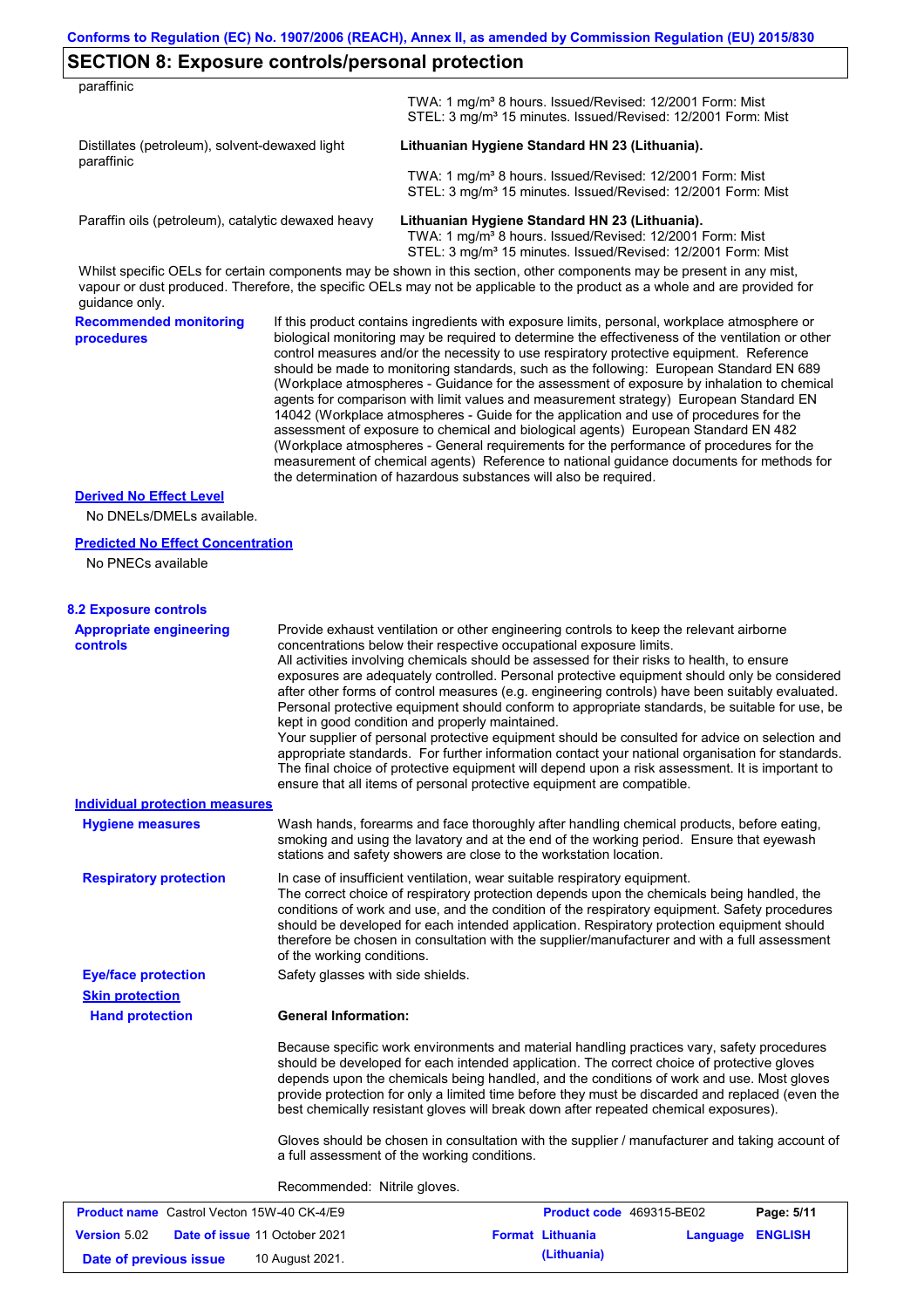# **SECTION 8: Exposure controls/personal protection**

### **Breakthrough time:**

|                                                  | Breakthrough time data are generated by glove manufacturers under laboratory test conditions<br>and represent how long a glove can be expected to provide effective permeation resistance. It<br>is important when following breakthrough time recommendations that actual workplace<br>conditions are taken into account. Always consult with your glove supplier for up-to-date<br>technical information on breakthrough times for the recommended glove type.<br>Our recommendations on the selection of gloves are as follows:                                                                                                                               |
|--------------------------------------------------|------------------------------------------------------------------------------------------------------------------------------------------------------------------------------------------------------------------------------------------------------------------------------------------------------------------------------------------------------------------------------------------------------------------------------------------------------------------------------------------------------------------------------------------------------------------------------------------------------------------------------------------------------------------|
|                                                  | Continuous contact:                                                                                                                                                                                                                                                                                                                                                                                                                                                                                                                                                                                                                                              |
|                                                  | Gloves with a minimum breakthrough time of 240 minutes, or >480 minutes if suitable gloves<br>can be obtained.<br>If suitable gloves are not available to offer that level of protection, gloves with shorter<br>breakthrough times may be acceptable as long as appropriate glove maintenance and<br>replacement regimes are determined and adhered to.                                                                                                                                                                                                                                                                                                         |
|                                                  | Short-term / splash protection:                                                                                                                                                                                                                                                                                                                                                                                                                                                                                                                                                                                                                                  |
|                                                  | Recommended breakthrough times as above.<br>It is recognised that for short-term, transient exposures, gloves with shorter breakthrough times<br>may commonly be used. Therefore, appropriate maintenance and replacement regimes must<br>be determined and rigorously followed.                                                                                                                                                                                                                                                                                                                                                                                 |
|                                                  | <b>Glove Thickness:</b>                                                                                                                                                                                                                                                                                                                                                                                                                                                                                                                                                                                                                                          |
|                                                  | For general applications, we recommend gloves with a thickness typically greater than 0.35 mm.                                                                                                                                                                                                                                                                                                                                                                                                                                                                                                                                                                   |
|                                                  | It should be emphasised that glove thickness is not necessarily a good predictor of glove<br>resistance to a specific chemical, as the permeation efficiency of the glove will be dependent<br>on the exact composition of the glove material. Therefore, glove selection should also be based<br>on consideration of the task requirements and knowledge of breakthrough times.<br>Glove thickness may also vary depending on the glove manufacturer, the glove type and the<br>glove model. Therefore, the manufacturers' technical data should always be taken into account<br>to ensure selection of the most appropriate glove for the task.                |
|                                                  | Note: Depending on the activity being conducted, gloves of varying thickness may be required<br>for specific tasks. For example:                                                                                                                                                                                                                                                                                                                                                                                                                                                                                                                                 |
|                                                  | • Thinner gloves (down to 0.1 mm or less) may be required where a high degree of manual<br>dexterity is needed. However, these gloves are only likely to give short duration protection and<br>would normally be just for single use applications, then disposed of.                                                                                                                                                                                                                                                                                                                                                                                             |
|                                                  | • Thicker gloves (up to 3 mm or more) may be required where there is a mechanical (as well<br>as a chemical) risk i.e. where there is abrasion or puncture potential.                                                                                                                                                                                                                                                                                                                                                                                                                                                                                            |
| <b>Skin and body</b>                             | Use of protective clothing is good industrial practice.<br>Personal protective equipment for the body should be selected based on the task being<br>performed and the risks involved and should be approved by a specialist before handling this<br>product.<br>Cotton or polyester/cotton overalls will only provide protection against light superficial<br>contamination that will not soak through to the skin. Overalls should be laundered on a regular<br>basis. When the risk of skin exposure is high (e.g. when cleaning up spillages or if there is a<br>risk of splashing) then chemical resistant aprons and/or impervious chemical suits and boots |
| <b>Refer to standards:</b>                       | will be required.<br>Respiratory protection: EN 529<br>Gloves: EN 420, EN 374<br>Eye protection: EN 166<br>Filtering half-mask: EN 149<br>Filtering half-mask with valve: EN 405<br>Half-mask: EN 140 plus filter<br>Full-face mask: EN 136 plus filter<br>Particulate filters: EN 143<br>Gas/combined filters: EN 14387                                                                                                                                                                                                                                                                                                                                         |
| <b>Environmental exposure</b><br><b>controls</b> | Emissions from ventilation or work process equipment should be checked to ensure they<br>comply with the requirements of environmental protection legislation. In some cases, fume<br>scrubbers, filters or engineering modifications to the process equipment will be necessary to<br>reduce emissions to acceptable levels.                                                                                                                                                                                                                                                                                                                                    |
|                                                  |                                                                                                                                                                                                                                                                                                                                                                                                                                                                                                                                                                                                                                                                  |

|                        | <b>Product name</b> Castrol Vecton 15W-40 CK-4/E9 | <b>Product code</b> 469315-BE02 |                         | Page: 6/11 |
|------------------------|---------------------------------------------------|---------------------------------|-------------------------|------------|
| <b>Version 5.02</b>    | <b>Date of issue 11 October 2021</b>              | <b>Format Lithuania</b>         | <b>Language ENGLISH</b> |            |
| Date of previous issue | 10 August 2021.                                   | (Lithuania)                     |                         |            |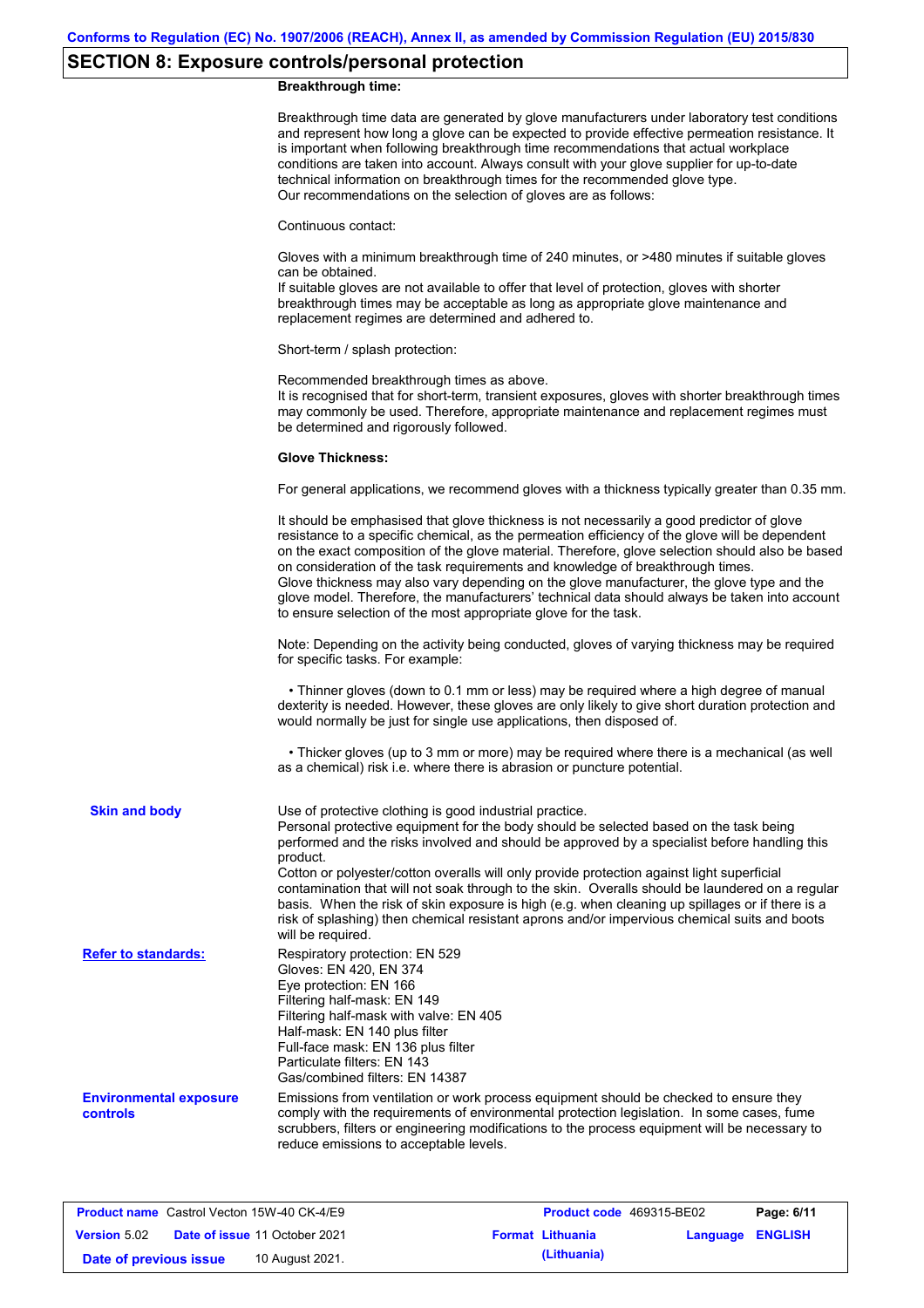## **SECTION 9: Physical and chemical properties**

**9.1 Information on basic physical and chemical properties**

| <b>Appearance</b>                                      |                                                                                                                                                                             |
|--------------------------------------------------------|-----------------------------------------------------------------------------------------------------------------------------------------------------------------------------|
| <b>Physical state</b>                                  | Liquid.                                                                                                                                                                     |
| <b>Colour</b>                                          | Amber. [Light]                                                                                                                                                              |
| <b>Odour</b>                                           | Not available. Not tested.                                                                                                                                                  |
| <b>Odour threshold</b>                                 | Not available. Not tested.                                                                                                                                                  |
| pH                                                     | Not applicable. Based on Solubility in Water (insoluble in water.).                                                                                                         |
| <b>Melting point/freezing point</b>                    | Not applicable. Based on Composition/information on ingredients.                                                                                                            |
| Initial boiling point and boiling<br>range             | Not available. Not tested.                                                                                                                                                  |
| <b>Pour point</b>                                      | $-36 °C$                                                                                                                                                                    |
| <b>Flash point</b>                                     | Closed cup: 205°C (401°F) [Pensky-Martens.]                                                                                                                                 |
| <b>Evaporation rate</b>                                | Not relevant/applicable due to nature of the product. Based on low volatility.                                                                                              |
| <b>Flammability (solid, gas)</b>                       | Not applicable. Based on physical state.                                                                                                                                    |
| <b>Upper/lower flammability or</b><br>explosive limits | Not available. Not tested.                                                                                                                                                  |
| <b>Vapour pressure</b>                                 | <0.01 kPa (<0.075 mm Hg) [20°C (68°F)]                                                                                                                                      |
| <b>Vapour density</b>                                  | $>1$ [Air = 1]                                                                                                                                                              |
| <b>Relative density</b>                                | $<$ 1                                                                                                                                                                       |
| <b>Density</b>                                         | $\leq$ 1000 kg/m <sup>3</sup> (<1 g/cm <sup>3</sup> ) at 15 <sup>°</sup> C                                                                                                  |
| <b>Solubility(ies)</b>                                 | insoluble in water.                                                                                                                                                         |
| <b>Partition coefficient: n-octanol/</b><br>water      | Not applicable. Substance is a hydrocarbon UVCB. Standard tests for this endpoint are<br>intended for single substances and are not appropriate for this complex substance. |
| <b>Auto-ignition temperature</b>                       | Not available. Not tested.                                                                                                                                                  |
| <b>Decomposition temperature</b>                       | Not observed to decompose by final boiling point                                                                                                                            |
| <b>Viscosity</b>                                       | Kinematic: 107.6 mm <sup>2</sup> /s (107.6 cSt) at $40^{\circ}$ C<br>Kinematic: 14.6 to 15.2 mm <sup>2</sup> /s (14.6 to 15.2 cSt) at 100 °C                                |
| <b>Explosive properties</b>                            | Not considered explosive based on structural and oxygen balance considerations.                                                                                             |
| <b>Oxidising properties</b>                            | Not considered oxidizing based on structural considerations.                                                                                                                |

#### **9.2 Other information**

No additional information.

# **SECTION 10: Stability and reactivity**

| <b>10.1 Reactivity</b>                            | No specific test data available for this product. Refer to Conditions to avoid and Incompatible<br>materials for additional information.                                |
|---------------------------------------------------|-------------------------------------------------------------------------------------------------------------------------------------------------------------------------|
| <b>10.2 Chemical stability</b>                    | The product is stable.                                                                                                                                                  |
| <b>10.3 Possibility of</b><br>hazardous reactions | Under normal conditions of storage and use, hazardous reactions will not occur.<br>Under normal conditions of storage and use, hazardous polymerisation will not occur. |
| <b>10.4 Conditions to avoid</b>                   | Avoid all possible sources of ignition (spark or flame).                                                                                                                |
| <b>10.5 Incompatible materials</b>                | Reactive or incompatible with the following materials: oxidising materials.                                                                                             |
| <b>10.6 Hazardous</b><br>decomposition products   | Under normal conditions of storage and use, hazardous decomposition products should not be<br>produced.                                                                 |

## **SECTION 11: Toxicological information**

**11.1 Information on toxicological effects Acute toxicity estimates**

|                        | <b>Product name</b> Castrol Vecton 15W-40 CK-4/E9 | <b>Product code</b> 469315-BE02 |                  | Page: 7/11 |
|------------------------|---------------------------------------------------|---------------------------------|------------------|------------|
| <b>Version 5.02</b>    | <b>Date of issue 11 October 2021</b>              | <b>Format Lithuania</b>         | Language ENGLISH |            |
| Date of previous issue | 10 August 2021.                                   | (Lithuania)                     |                  |            |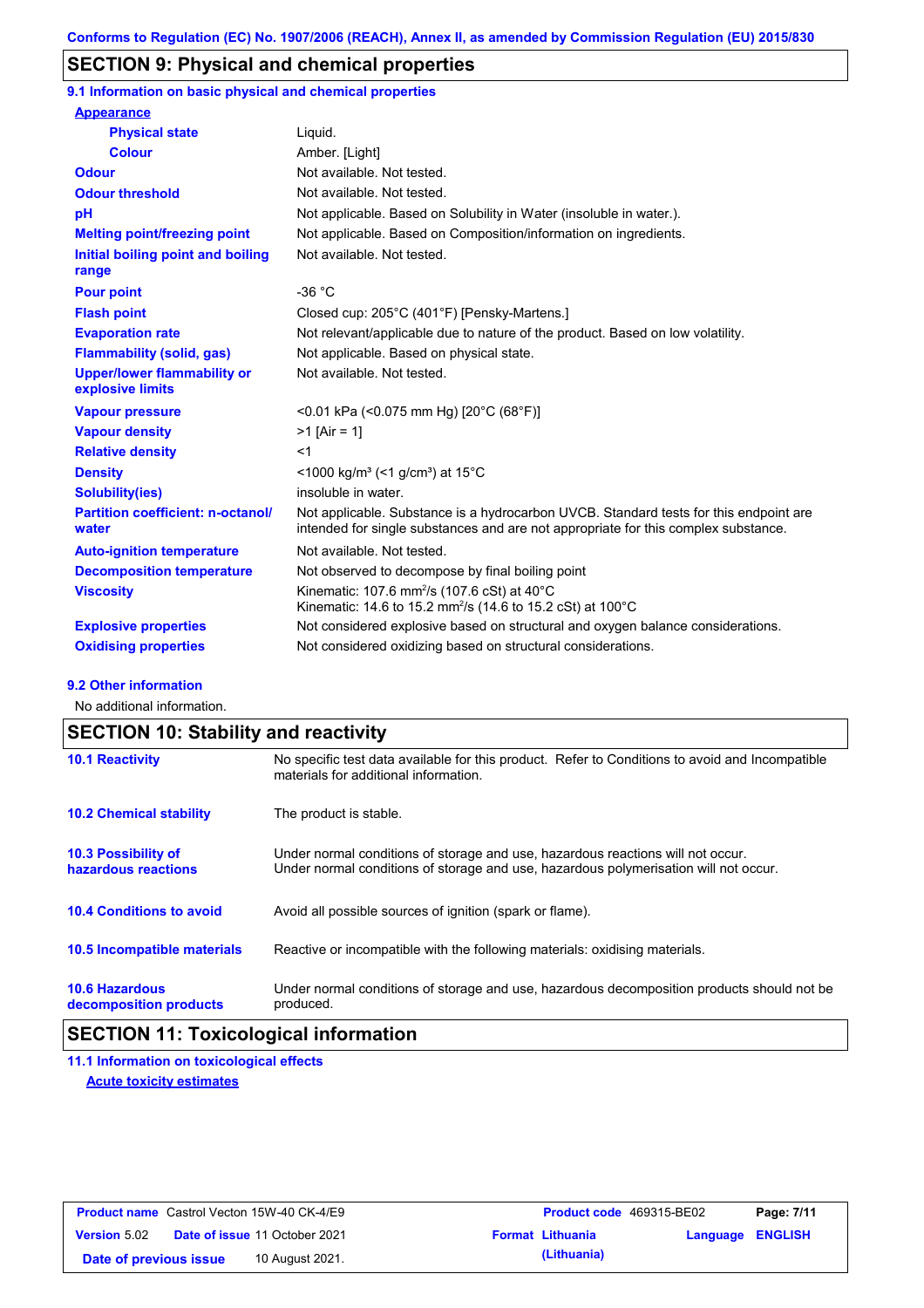# **Conforms to Regulation (EC) No. 1907/2006 (REACH), Annex II, as amended by Commission Regulation (EU) 2015/830**

# **SECTION 11: Toxicological information**

| <b>Product/ingredient name</b>                                                             |                                                                                                                                                                                                         | Oral (mg/<br>kg)                                                                           | <b>Dermal</b><br>(mg/kg) | <b>Inhalation</b><br>(gases)<br>(ppm) | <b>Inhalation</b><br>(vapours)<br>(mg/l) | <b>Inhalation</b><br>(dusts)<br>and mists)<br>(mg/l)                                                                                                                                          |
|--------------------------------------------------------------------------------------------|---------------------------------------------------------------------------------------------------------------------------------------------------------------------------------------------------------|--------------------------------------------------------------------------------------------|--------------------------|---------------------------------------|------------------------------------------|-----------------------------------------------------------------------------------------------------------------------------------------------------------------------------------------------|
| Phosphorodithioic acid, mixed O,O-bis(sec-Bu and<br>isooctyl) esters, zinc salts           |                                                                                                                                                                                                         | 2500                                                                                       | N/A                      | N/A                                   | N/A                                      | N/A                                                                                                                                                                                           |
| <b>Information on likely</b><br>routes of exposure                                         | Routes of entry anticipated: Dermal, Inhalation.                                                                                                                                                        |                                                                                            |                          |                                       |                                          |                                                                                                                                                                                               |
| <b>Potential acute health effects</b>                                                      |                                                                                                                                                                                                         |                                                                                            |                          |                                       |                                          |                                                                                                                                                                                               |
| <b>Inhalation</b>                                                                          | Vapour inhalation under ambient conditions is not normally a problem due to low vapour<br>pressure.                                                                                                     |                                                                                            |                          |                                       |                                          |                                                                                                                                                                                               |
| <b>Ingestion</b>                                                                           | No known significant effects or critical hazards.                                                                                                                                                       |                                                                                            |                          |                                       |                                          |                                                                                                                                                                                               |
| <b>Skin contact</b>                                                                        | Defatting to the skin. May cause skin dryness and irritation.                                                                                                                                           |                                                                                            |                          |                                       |                                          |                                                                                                                                                                                               |
| <b>Eye contact</b>                                                                         | Not classified as an eye irritant. Based on data available for this or related materials.                                                                                                               |                                                                                            |                          |                                       |                                          |                                                                                                                                                                                               |
| Symptoms related to the physical, chemical and toxicological characteristics               |                                                                                                                                                                                                         |                                                                                            |                          |                                       |                                          |                                                                                                                                                                                               |
| <b>Inhalation</b>                                                                          | No specific data.                                                                                                                                                                                       |                                                                                            |                          |                                       |                                          |                                                                                                                                                                                               |
| <b>Ingestion</b>                                                                           | No specific data.                                                                                                                                                                                       |                                                                                            |                          |                                       |                                          |                                                                                                                                                                                               |
| <b>Skin contact</b>                                                                        | Adverse symptoms may include the following:<br>irritation<br>dryness<br>cracking                                                                                                                        |                                                                                            |                          |                                       |                                          |                                                                                                                                                                                               |
| <b>Eye contact</b>                                                                         | No specific data.                                                                                                                                                                                       |                                                                                            |                          |                                       |                                          |                                                                                                                                                                                               |
| Delayed and immediate effects as well as chronic effects from short and long-term exposure |                                                                                                                                                                                                         |                                                                                            |                          |                                       |                                          |                                                                                                                                                                                               |
| <b>Inhalation</b>                                                                          | Overexposure to the inhalation of airborne droplets or aerosols may cause irritation of the<br>respiratory tract.                                                                                       |                                                                                            |                          |                                       |                                          |                                                                                                                                                                                               |
| <b>Ingestion</b>                                                                           |                                                                                                                                                                                                         | Ingestion of large quantities may cause nausea and diarrhoea.                              |                          |                                       |                                          |                                                                                                                                                                                               |
| <b>Skin contact</b>                                                                        |                                                                                                                                                                                                         | Prolonged or repeated contact can defat the skin and lead to irritation and/or dermatitis. |                          |                                       |                                          |                                                                                                                                                                                               |
| <b>Eye contact</b>                                                                         |                                                                                                                                                                                                         | Potential risk of transient stinging or redness if accidental eye contact occurs.          |                          |                                       |                                          |                                                                                                                                                                                               |
| <b>Potential chronic health effects</b>                                                    |                                                                                                                                                                                                         |                                                                                            |                          |                                       |                                          |                                                                                                                                                                                               |
| General                                                                                    | USED ENGINE OILS<br>engine oils during use. Used engine oil may contain hazardous components which have the<br>engine oil must therefore be avoided and a high standard of personal hygiene maintained. |                                                                                            |                          |                                       |                                          | Combustion products resulting from the operation of internal combustion engines contaminate<br>potential to cause skin cancer. Frequent or prolonged contact with all types and makes of used |
| <b>Carcinogenicity</b>                                                                     | No known significant effects or critical hazards.                                                                                                                                                       |                                                                                            |                          |                                       |                                          |                                                                                                                                                                                               |
| <b>Mutagenicity</b>                                                                        | No known significant effects or critical hazards.                                                                                                                                                       |                                                                                            |                          |                                       |                                          |                                                                                                                                                                                               |
| <b>Developmental effects</b>                                                               | No known significant effects or critical hazards.                                                                                                                                                       |                                                                                            |                          |                                       |                                          |                                                                                                                                                                                               |
| <b>Fertility effects</b>                                                                   | No known significant effects or critical hazards.                                                                                                                                                       |                                                                                            |                          |                                       |                                          |                                                                                                                                                                                               |

## **SECTION 12: Ecological information**

**12.1 Toxicity**

**Environmental hazards** Not classified as dangerous

### **12.2 Persistence and degradability**

Expected to be biodegradable.

### **12.3 Bioaccumulative potential**

This product is not expected to bioaccumulate through food chains in the environment.

| <b>12.4 Mobility in soil</b>                                         |                                                                      |
|----------------------------------------------------------------------|----------------------------------------------------------------------|
| <b>Soil/water partition</b><br><b>coefficient</b> (K <sub>oc</sub> ) | Not available.                                                       |
| <b>Mobility</b>                                                      | Spillages may penetrate the soil causing ground water contamination. |

### **12.5 Results of PBT and vPvB assessment**

Product does not meet the criteria for PBT or vPvB according to Regulation (EC) No. 1907/2006, Annex XIII.

#### **12.6 Other adverse effects**

|                        | <b>Product name</b> Castrol Vecton 15W-40 CK-4/E9 | <b>Product code</b> 469315-BE02 |                  | Page: 8/11 |
|------------------------|---------------------------------------------------|---------------------------------|------------------|------------|
| <b>Version 5.02</b>    | <b>Date of issue 11 October 2021</b>              | <b>Format Lithuania</b>         | Language ENGLISH |            |
| Date of previous issue | 10 August 2021.                                   | (Lithuania)                     |                  |            |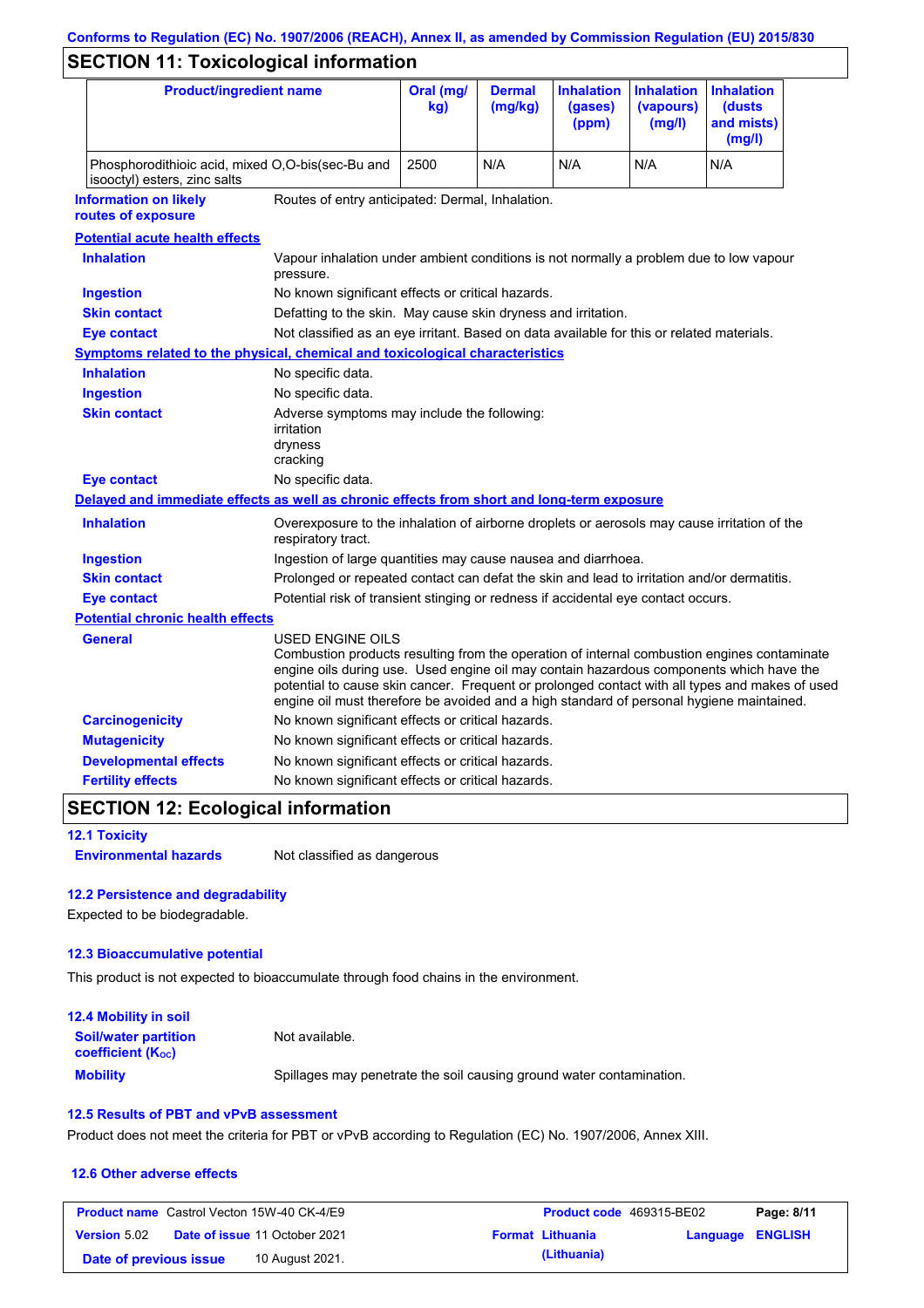## **SECTION 12: Ecological information**

**Other ecological information**

Spills may form a film on water surfaces causing physical damage to organisms. Oxygen transfer could also be impaired.

## **SECTION 13: Disposal considerations**

| <b>13.1 Waste treatment methods</b> |                                                                                                                                                                      |
|-------------------------------------|----------------------------------------------------------------------------------------------------------------------------------------------------------------------|
| <b>Product</b>                      |                                                                                                                                                                      |
| <b>Methods of disposal</b>          | Where possible, arrange for product to be recycled. Dispose of via an authorised person/<br>licensed waste disposal contractor in accordance with local regulations. |
| <b>Hazardous waste</b>              | Yes.                                                                                                                                                                 |

**European waste catalogue (EWC)**

| Waste code | <b>Waste designation</b>                |
|------------|-----------------------------------------|
| $130208*$  | other engine, gear and lubricating oils |

However, deviation from the intended use and/or the presence of any potential contaminants may require an alternative waste disposal code to be assigned by the end user.

| <b>Packaging</b>           |                                                                                                                                                                                                                                                                                                                                                                                                                                                                                                 |
|----------------------------|-------------------------------------------------------------------------------------------------------------------------------------------------------------------------------------------------------------------------------------------------------------------------------------------------------------------------------------------------------------------------------------------------------------------------------------------------------------------------------------------------|
| <b>Methods of disposal</b> | Where possible, arrange for product to be recycled. Dispose of via an authorised person/<br>licensed waste disposal contractor in accordance with local regulations.                                                                                                                                                                                                                                                                                                                            |
| <b>Special precautions</b> | This material and its container must be disposed of in a safe way. Care should be taken when<br>handling emptied containers that have not been cleaned or rinsed out. Empty containers or<br>liners may retain some product residues. Empty containers represent a fire hazard as they may<br>contain flammable product residues and vapour. Never weld, solder or braze empty containers.<br>Avoid dispersal of spilt material and runoff and contact with soil, waterways, drains and sewers. |
| <b>References</b>          | Commission 2014/955/EU<br>Directive 2008/98/EC                                                                                                                                                                                                                                                                                                                                                                                                                                                  |

## **SECTION 14: Transport information**

|                                           | <b>ADR/RID</b> | <b>ADN</b>     | <b>IMDG</b>    | <b>IATA</b>    |
|-------------------------------------------|----------------|----------------|----------------|----------------|
| 14.1 UN number                            | Not regulated. | Not regulated. | Not regulated. | Not regulated. |
| 14.2 UN proper<br>shipping name           |                |                | ۰              |                |
| <b>14.3 Transport</b><br>hazard class(es) |                |                |                |                |
| <b>14.4 Packing</b><br>group              |                |                |                |                |
| 14.5<br><b>Environmental</b><br>hazards   | No.            | No.            | No.            | No.            |
| <b>Additional</b><br><b>information</b>   |                |                |                |                |

**14.6 Special precautions for user** Not available.

**14.7 Transport in bulk according to IMO instruments** Not available.

### **SECTION 15: Regulatory information**

**15.1 Safety, health and environmental regulations/legislation specific for the substance or mixture EU Regulation (EC) No. 1907/2006 (REACH) Annex XIV - List of substances subject to authorisation Substances of very high concern** None of the components are listed. None of the components are listed. **Annex XIV Product name** Castrol Vecton 15W-40 CK-4/E9 **Product Code 469315-BE02 Page: 9/11 Version** 5.02 **Date of issue** 11 October 2021 **Format Lithuania Language ENGLISH**

**Date of previous issue 10 August 2021. (Lithuania) (Lithuania)**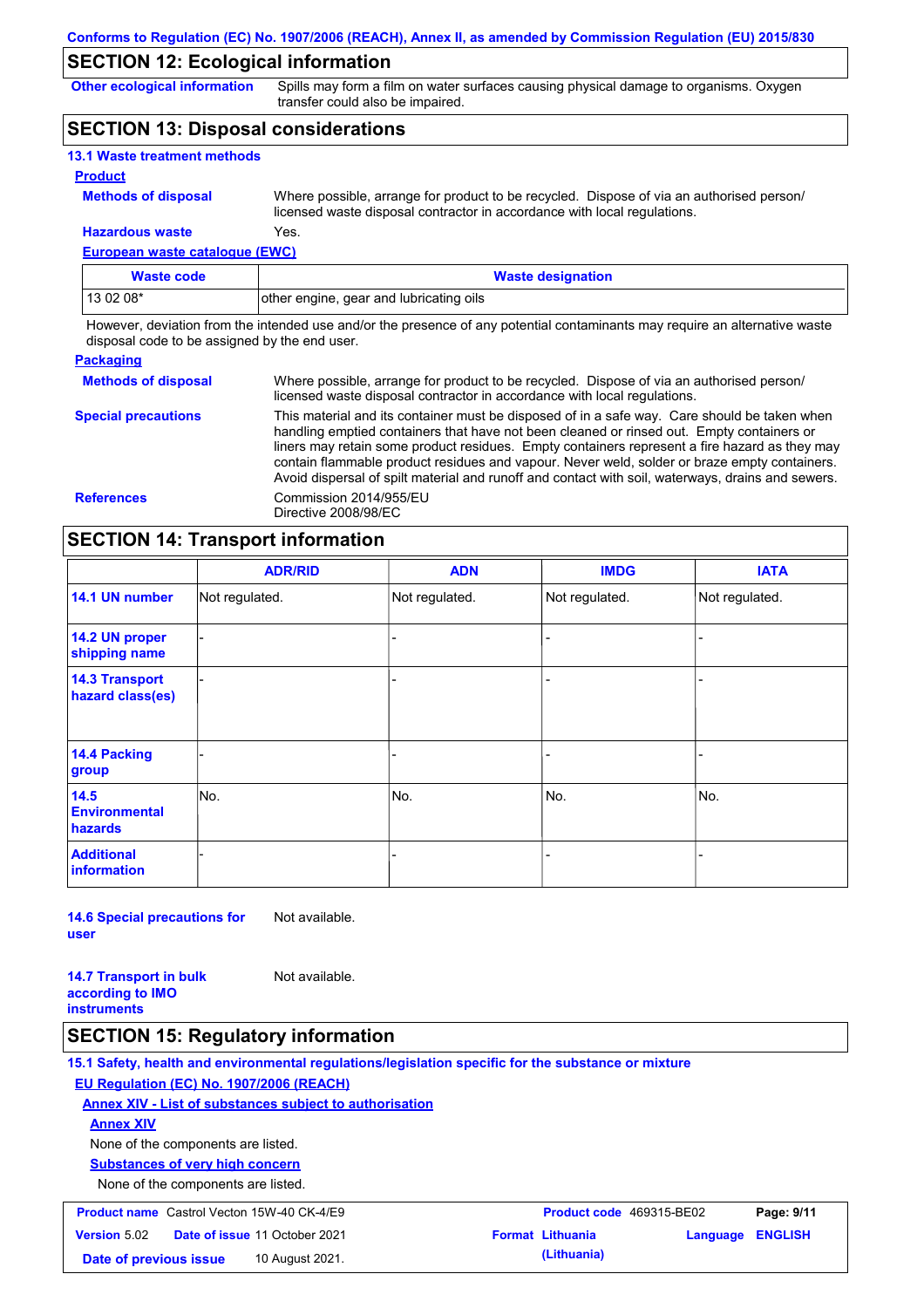# **SECTION 15: Regulatory information**

| EU Regulation (EC) No. 1907/2006 (REACH)                                                                                                                 |                                                                                                                                |
|----------------------------------------------------------------------------------------------------------------------------------------------------------|--------------------------------------------------------------------------------------------------------------------------------|
| <b>Annex XVII - Restrictions</b><br>on the manufacture.<br>placing on the market<br>and use of certain<br>dangerous substances,<br>mixtures and articles | Not applicable.                                                                                                                |
| <b>Other regulations</b>                                                                                                                                 |                                                                                                                                |
| <b>REACH Status</b>                                                                                                                                      | The company, as identified in Section 1, sells this product in the EU in compliance with the<br>current requirements of REACH. |
| <b>United States inventory</b><br>(TSCA 8b)                                                                                                              | At least one component is not listed.                                                                                          |
| <b>Australia inventory (AICS)</b>                                                                                                                        | At least one component is not listed.                                                                                          |
| <b>Canada inventory</b>                                                                                                                                  | At least one component is not listed.                                                                                          |
| <b>China inventory (IECSC)</b>                                                                                                                           | At least one component is not listed.                                                                                          |
| <b>Japan inventory (ENCS)</b>                                                                                                                            | At least one component is not listed.                                                                                          |
| <b>Korea inventory (KECI)</b>                                                                                                                            | All components are listed or exempted.                                                                                         |
| <b>Philippines inventory</b><br>(PICCS)                                                                                                                  | At least one component is not listed.                                                                                          |
| <b>Taiwan Chemical</b><br><b>Substances Inventory</b><br>(TCSI)                                                                                          | At least one component is not listed.                                                                                          |
| Ozone depleting substances (1005/2009/EU)                                                                                                                |                                                                                                                                |
| Not listed.                                                                                                                                              |                                                                                                                                |
| Prior Informed Consent (PIC) (649/2012/EU)<br>Not listed.                                                                                                |                                                                                                                                |
| <b>EU - Water framework directive - Priority substances</b>                                                                                              |                                                                                                                                |
| None of the components are listed.                                                                                                                       |                                                                                                                                |
| <b>Seveso Directive</b>                                                                                                                                  |                                                                                                                                |
| This product is not controlled under the Seveso Directive.                                                                                               |                                                                                                                                |

| <b>15.2 Chemical safety</b> | A Chemical Safety Assessment has been carried out for one or more of the substances within  |
|-----------------------------|---------------------------------------------------------------------------------------------|
| assessment                  | this mixture. A Chemical Safety Assessment has not been carried out for the mixture itself. |

# **SECTION 16: Other information**

| <b>Abbreviations and acronyms</b>                                                                                                                                                                                                                                                                                                                                                                                                                                                                                                                                                                                                                                                                                                                   | ADN = European Provisions concerning the International Carriage of Dangerous Goods by<br>Inland Waterway<br>ADR = The European Agreement concerning the International Carriage of Dangerous Goods by<br>Road<br>$ATE = Acute Toxicity Estimate$<br><b>BCF</b> = Bioconcentration Factor<br>CAS = Chemical Abstracts Service<br>CLP = Classification, Labelling and Packaging Regulation [Regulation (EC) No. 1272/2008]<br>CSA = Chemical Safety Assessment<br>CSR = Chemical Safety Report<br>DMEL = Derived Minimal Effect Level |  |                                        |          |                |
|-----------------------------------------------------------------------------------------------------------------------------------------------------------------------------------------------------------------------------------------------------------------------------------------------------------------------------------------------------------------------------------------------------------------------------------------------------------------------------------------------------------------------------------------------------------------------------------------------------------------------------------------------------------------------------------------------------------------------------------------------------|------------------------------------------------------------------------------------------------------------------------------------------------------------------------------------------------------------------------------------------------------------------------------------------------------------------------------------------------------------------------------------------------------------------------------------------------------------------------------------------------------------------------------------|--|----------------------------------------|----------|----------------|
| DNEL = Derived No Effect Level<br>EINECS = European Inventory of Existing Commercial chemical Substances<br>ES = Exposure Scenario<br>EUH statement = CLP-specific Hazard statement<br>EWC = European Waste Catalogue<br>GHS = Globally Harmonized System of Classification and Labelling of Chemicals<br>IATA = International Air Transport Association<br>IBC = Intermediate Bulk Container<br><b>IMDG</b> = International Maritime Dangerous Goods<br>LogPow = logarithm of the octanol/water partition coefficient<br>MARPOL = International Convention for the Prevention of Pollution From Ships, 1973 as<br>modified by the Protocol of 1978. ("Marpol" = marine pollution)<br>OECD = Organisation for Economic Co-operation and Development |                                                                                                                                                                                                                                                                                                                                                                                                                                                                                                                                    |  |                                        |          |                |
|                                                                                                                                                                                                                                                                                                                                                                                                                                                                                                                                                                                                                                                                                                                                                     | PBT = Persistent, Bioaccumulative and Toxic<br>PNEC = Predicted No Effect Concentration<br>REACH = Registration, Evaluation, Authorisation and Restriction of Chemicals Regulation                                                                                                                                                                                                                                                                                                                                                 |  |                                        |          |                |
| <b>Product name</b> Castrol Vecton 15W-40 CK-4/E9                                                                                                                                                                                                                                                                                                                                                                                                                                                                                                                                                                                                                                                                                                   |                                                                                                                                                                                                                                                                                                                                                                                                                                                                                                                                    |  | Product code 469315-BE02               |          | Page: 10/11    |
| Version 5.02<br>Date of issue 11 October 2021<br>Date of previous issue                                                                                                                                                                                                                                                                                                                                                                                                                                                                                                                                                                                                                                                                             | 10 August 2021.                                                                                                                                                                                                                                                                                                                                                                                                                                                                                                                    |  | <b>Format Lithuania</b><br>(Lithuania) | Language | <b>ENGLISH</b> |